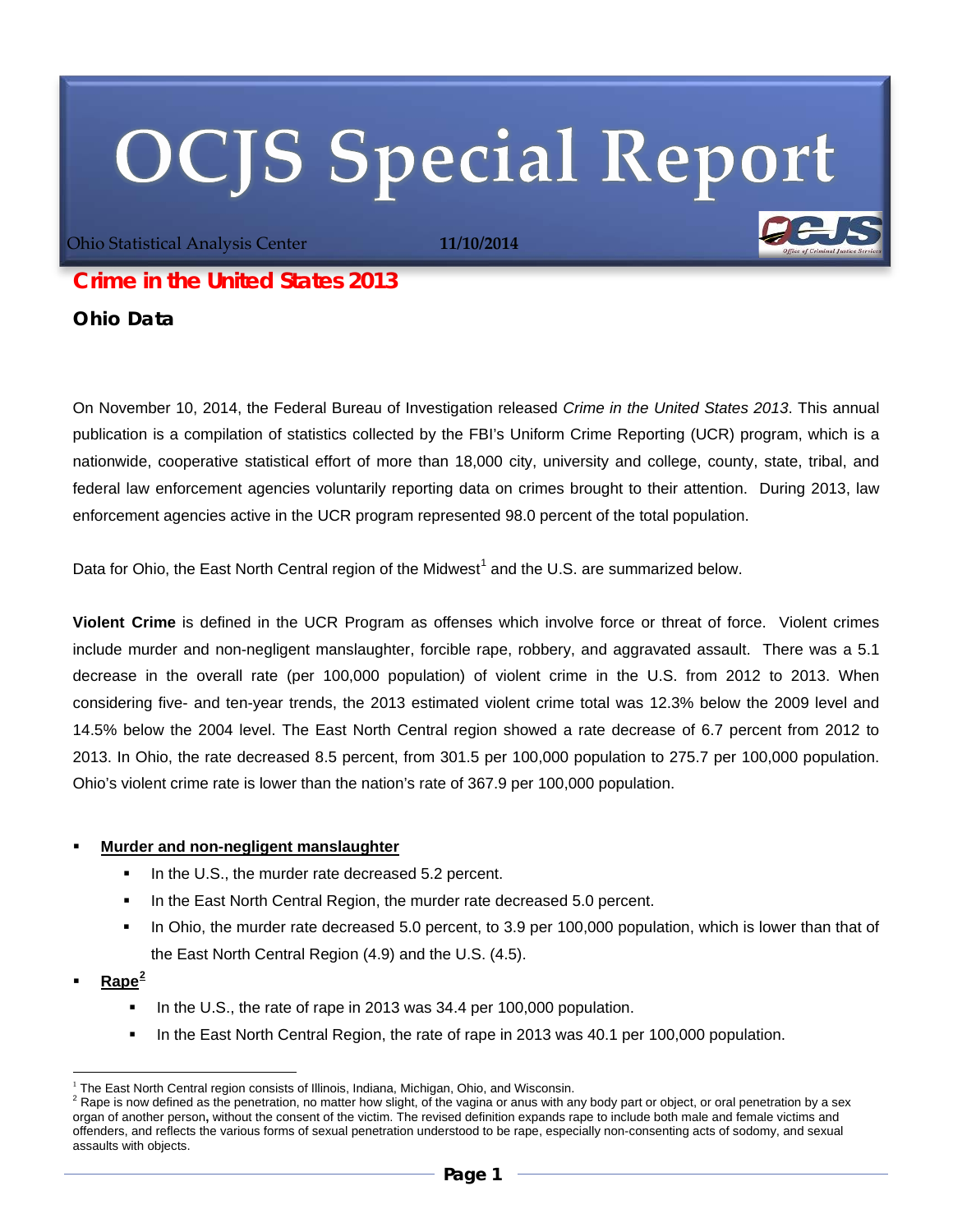In Ohio, the rate of rape was 34.9 per 100,000 population, which is lower than the East North Central and similar to the rate of the U.S.

#### **Robbery**

- In the U.S., the robbery rate decreased 3.5 percent.
- In the East North Central Region the robbery rate decreased 4.5 percent.
- In Ohio, the robbery rate decreased 6.8 percent, to 124.2 per 100,000 population. Ohio's robbery rate is higher than that of the U.S. (109.1) and the East North Central Region (116.0).

#### **Aggravated Assault**

- In the U.S., the aggravated assault rate decreased 5.6 percent.
- In the East North Central Region the aggravated assault rate decreased 7.6 percent.
- In Ohio, the aggravated assault rate decreased 6.0 percent. Ohio's rate (123.2 per 100,000) is less than the rate of the East North Central Region (194.8) and the U.S. (229.1).

| <b>Violent Crime 2013</b>                                      |                   |             |                      |                   |                                                          |         |               |                          |                |         |                              |         |
|----------------------------------------------------------------|-------------------|-------------|----------------------|-------------------|----------------------------------------------------------|---------|---------------|--------------------------|----------------|---------|------------------------------|---------|
|                                                                |                   |             | <b>Violent Crime</b> |                   | <b>Murder and</b><br>Nonnegligent<br><b>Manslaughter</b> |         | Rape*         |                          | <b>Robbery</b> |         | Aggravated<br><b>Assault</b> |         |
|                                                                |                   | Population  | <b>Number</b>        | Rate <sup>3</sup> | <b>Number</b>                                            | Rate    | <b>Number</b> | Rate                     | Number         | Rate    | Number                       | Rate    |
| <b>United</b><br><b>States</b>                                 | 2012              | 313,873,685 | 1,217,067            | 387.8             | 14,866                                                   | 4.7     |               | ٠                        | 355,051        | 113.1   | 762,009                      | 242.8   |
|                                                                | 2013              | 316,128,839 | 1,163,146            | 367.9             | 14,196                                                   | 4.5     | 108,612       | 34.4                     | 345,031        | 109.1   | 724,149                      | 229.1   |
|                                                                | Percent<br>change |             | $-4.4%$              | $-5.1%$           | $-4.5%$                                                  | $-5.2%$ | ٠             | ٠                        | $-2.8%$        | $-3.5%$ | $-5.0%$                      | $-5.6%$ |
| <b>East</b><br><b>North</b><br><b>Central</b><br><b>Region</b> | 2012              | 46,566,078  | 172,143              | 369.7             | 2,425                                                    | 5.2     |               | $\overline{\phantom{0}}$ | 56,592         | 121.5   | 98,208                       | 210.9   |
|                                                                | 2013              | 46,662,180  | 160,988              | 345.0             | 2,309                                                    | 4.9     | 18,726        | 40.1                     | 54,137         | 116.0   | 90,894                       | 194.8   |
|                                                                | Percent<br>change |             | $-6.5%$              | $-6.7%$           | $-4.8%$                                                  | $-5.0%$ |               |                          | $-4.3%$        | $-4.5%$ | $-7.4%$                      | $-7.6%$ |
| Ohio                                                           | 2012              | 11,553,031  | 34,827               | 301.5             | 478                                                      | 4.1     | ٠             | ٠                        | 15,396         | 133.3   | 15,140                       | 131.0   |
|                                                                | 2013              | 11,570,808  | 31,904               | 275.7             | 455                                                      | 3.9     | 4,041         | 34.9                     | 14,368         | 124.2   | 14,257                       | 123.2   |
|                                                                | Percent<br>change |             | $-8.4%$              | $-8.5%$           | $-4.8%$                                                  | $-5.0%$ |               |                          | $-6.7%$        | $-6.8%$ | $-5.8%$                      | $-6.0%$ |

\*Because of the recent definition change and scope of reporting, only 2013 data for rape is provided. Please refer to the *Crime in the United States 2013* report for more details.

**Property Crime** within the UCR Program includes the offenses of burglary, larceny-theft, motor vehicle theft and arson<sup>[4](#page-1-0)</sup>. Theft-type offenses are the taking of money or property, but there is no force or threat of force against the victims. The property crime rate in the U.S. decreased 4.8 percent, from 2,868.0 per 100,000 population to 2,730.7 per 100,000 population. In the East North Central region the property crime rate decreased 9.2 percent. In Ohio, the overall property crime rate decreased 8.7 percent.

1

<span id="page-1-0"></span> $^3$  Rate per 100,000 population<br> $^4$  Although arson victims may be subject to force, arson is considered a property crime because it involves the destruction of property. However, the UCR Program does not have sufficient data to estimate arson offenses.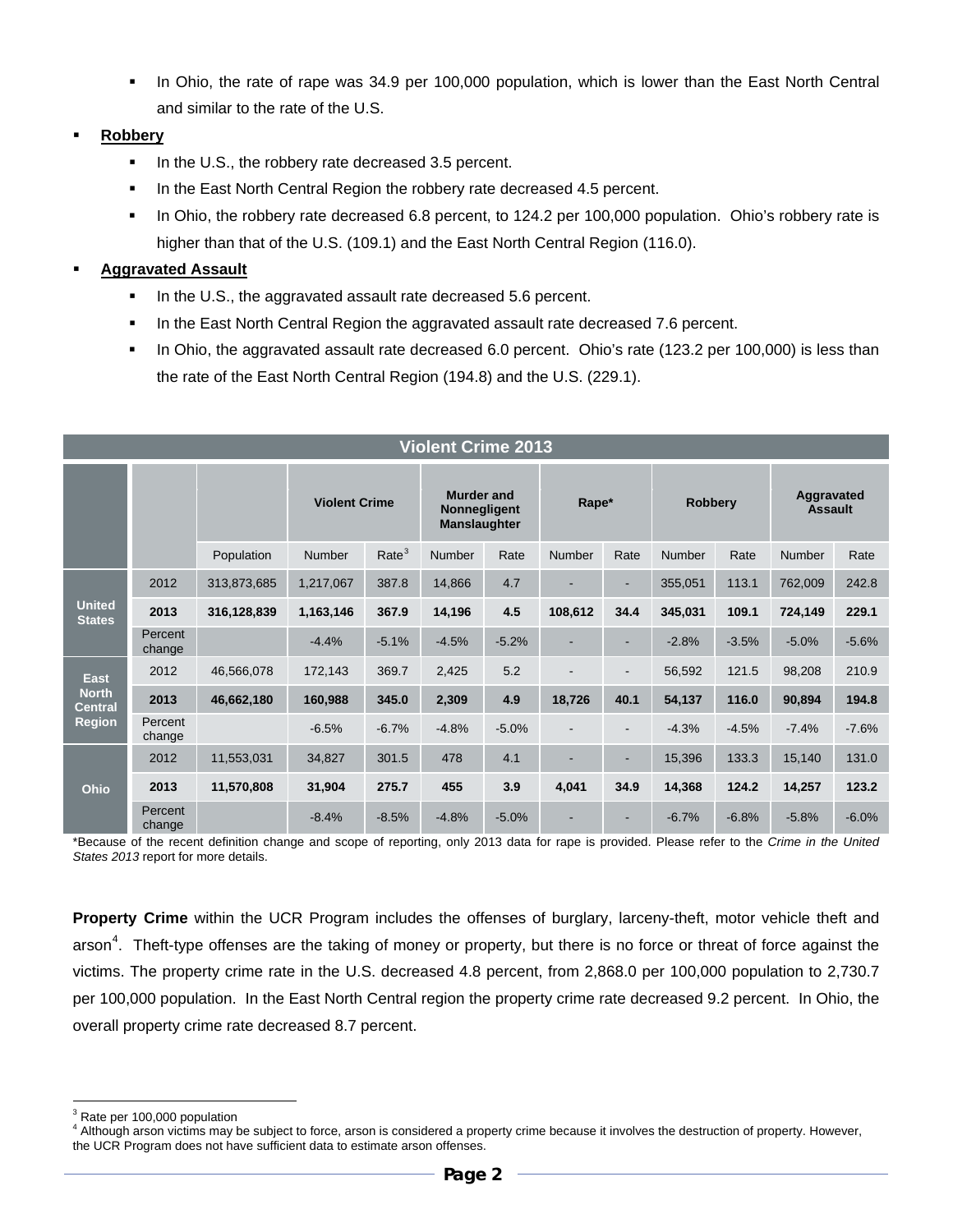#### **Burglary**

- In the U.S., the burglary rate decreased 9.3 percent.
- In the East North Central region, the burglary rate decreased 14.1 percent.
- In Ohio, the burglary rate decreased 13.3 percent from 911.6 per 100,000 population to 790.2 per 100,000 population. This rate is higher than that of the U.S. (610.0) and the East North Central region (585.6).

#### **Larceny-theft**

- In the U.S., larceny-theft rate decreased 3.4 percent.
- In the East North Central region, larceny-theft rate decreased 7.6 percent.
- In Ohio, the larceny-theft rate decreased 7.3 percent, from 2,123.9 per 100,000 population to 1,968.5 per 100,000 population. This rate is higher than both the East North Central Region (1,747.4) and the U.S. (1,899.4).

#### **Motor vehicle theft**

- In the U.S., the motor vehicle theft rate decreased 4.0 percent.
- **In the East North Central Region, the motor vehicle theft rate decreased 7.0 percent.**
- In Ohio, the motor vehicle theft rate decreased 1.3 percent from 171.0 per 100,000 population to 168.8 per 100,000 population. This rate is lower than the East North Central Region (185.6) and the U.S. (221.3).

| <b>Property Crime 2013</b>                           |                   |             |                       |         |                 |          |               |         |                                      |         |
|------------------------------------------------------|-------------------|-------------|-----------------------|---------|-----------------|----------|---------------|---------|--------------------------------------|---------|
|                                                      |                   |             | <b>Property Crime</b> |         | <b>Burglary</b> |          | Larceny-theft |         | <b>Motor Vehicle</b><br><b>Theft</b> |         |
|                                                      |                   | Population  | Number                | Rate    | <b>Number</b>   | Rate     | <b>Number</b> | Rate    | <b>Number</b>                        | Rate    |
| <b>United</b><br><b>States</b><br><b>Total</b>       | 2012              | 313,873,685 | 9,001,992             | 2,868.0 | 2,109,932       | 672.2    | 6,168,874     | 1,965.4 | 723,186                              | 230.4   |
|                                                      | 2013              | 316,128,839 | 8,632,512             | 2,730.7 | 1,928,465       | 610.0    | 6,004,453     | 1,899.4 | 699,594                              | 221.3   |
|                                                      | Percent<br>change |             | $-4.1%$               | $-4.8%$ | $-8.6%$         | $-9.3%$  | $-2.7%$       | $-3.4%$ | $-3.3%$                              | $-4.0%$ |
| <b>East North</b><br><b>Central</b><br><b>Region</b> | 2012              | 46,566,078  | 1,291,164             | 2,772.8 | 317,592         | 682.0    | 880,582       | 1,891.0 | 92,990                               | 199.7   |
|                                                      | 2013              | 46,662,180  | 1,175,272             | 2,518.7 | 273,270         | 585.6    | 815,378       | 1,747.4 | 86,624                               | 185.6   |
|                                                      | Percent<br>change |             | $-9.0%$               | $-9.2%$ | $-14.0%$        | $-14.1%$ | $-7.4%$       | $-7.6%$ | $-6.8%$                              | $-7.0%$ |
| Ohio                                                 | 2012              | 11,553,031  | 370,435               | 3,206.4 | 105,312         | 911.6    | 245,372       | 2,123.9 | 19,751                               | 171.0   |
|                                                      | 2013              | 11,570,808  | 338,731               | 2,927.5 | 91,433          | 790.2    | 227,766       | 1,968.5 | 19,532                               | 168.8   |
|                                                      | Percent<br>change |             | $-8.6%$               | $-8.7%$ | $-13.2%$        | $-13.3%$ | $-7.2%$       | $-7.3%$ | $-1.1%$                              | $-1.3%$ |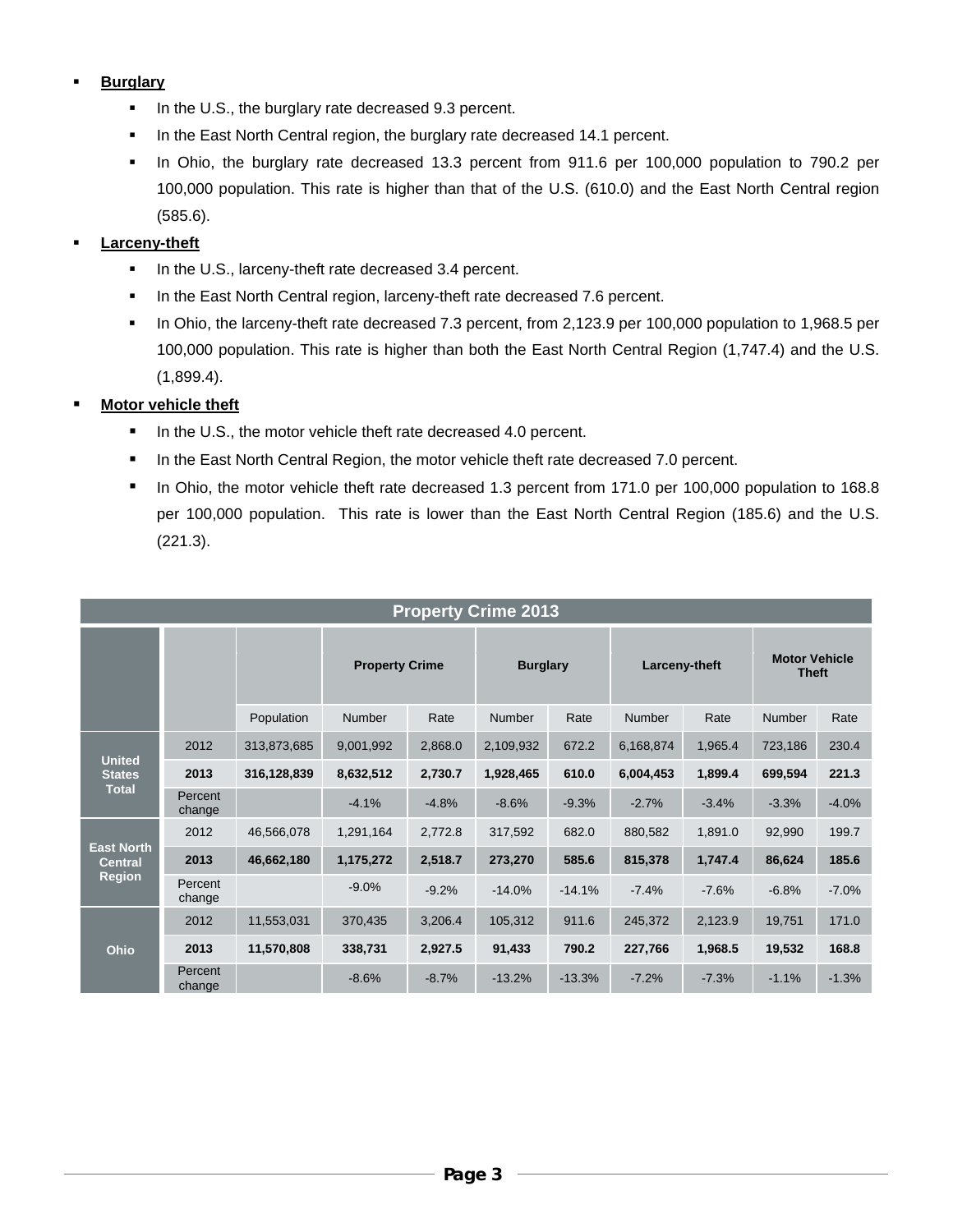## **Change in Violent Crime Rates from 2012 to 2013**

|                           | <b>Ohio</b>                             | <b>National/Regional</b>                                                                                                                                                                         |  |  |  |  |
|---------------------------|-----------------------------------------|--------------------------------------------------------------------------------------------------------------------------------------------------------------------------------------------------|--|--|--|--|
|                           | Akron: Decrease of 10.8%                | National: Decrease of 5.1%                                                                                                                                                                       |  |  |  |  |
|                           | <b>Canton: Decrease of 7.3%</b>         | East North Central: Reported a decrease                                                                                                                                                          |  |  |  |  |
| <b>Violent Crime</b>      | <b>Cincinnati: Decrease of 2.2%</b>     | of 6.7% in the violent crime rate. Indiana                                                                                                                                                       |  |  |  |  |
| Ohio: Decrease of 5.1%    | Cleveland: Increase of 6.8%             | was the only state to report an increase in                                                                                                                                                      |  |  |  |  |
|                           | Dayton: Decrease of 10.5%               | the rate of violent crime.                                                                                                                                                                       |  |  |  |  |
|                           | Toledo: Decrease of 12.5%               |                                                                                                                                                                                                  |  |  |  |  |
|                           | Youngstown: Decrease of 21.2%           |                                                                                                                                                                                                  |  |  |  |  |
|                           | Akron: Decrease of 4.2%                 | <b>National:</b> Decrease of 5.2%                                                                                                                                                                |  |  |  |  |
|                           | Canton: Increase of 10.5%               | East North Central: Reported a decrease                                                                                                                                                          |  |  |  |  |
| <b>Murder</b>             | Cincinnati: Increase of 52.0%           | in 5.0% in the murder rate. Indiana was the<br>only state to report an increase in the rate                                                                                                      |  |  |  |  |
| Ohio: Decrease of 5.0%    | Cleveland: Decrease of 33.7%            |                                                                                                                                                                                                  |  |  |  |  |
|                           | of murder.<br>Dayton: Increase of 17.5% |                                                                                                                                                                                                  |  |  |  |  |
|                           | Toledo: Decrease of 27.4%               |                                                                                                                                                                                                  |  |  |  |  |
|                           | Youngstown: Decrease of 34.8%           |                                                                                                                                                                                                  |  |  |  |  |
|                           | Akron: 80.6 per 100,000                 | National: 34.4 per 100,000 population                                                                                                                                                            |  |  |  |  |
|                           | population                              |                                                                                                                                                                                                  |  |  |  |  |
|                           | <b>Canton:</b> No data available        | East North Central: Reported 40.1 per<br>100,000 rate of rape in 2013. Michigan<br>reported the highest rate of rape (66.6 per<br>100,000 population) in 2013. Wisconsin                         |  |  |  |  |
|                           | Cincinnati: 67.1 per 100,000            |                                                                                                                                                                                                  |  |  |  |  |
|                           | population                              |                                                                                                                                                                                                  |  |  |  |  |
| Rape (2013 rate)          | Cleveland: 107.1 per 100,000            | reported the lowest rate of rape (29.4 per                                                                                                                                                       |  |  |  |  |
| Ohio: 34.9 per 100,000    | population                              | 100,000 population).                                                                                                                                                                             |  |  |  |  |
| population                | Dayton: 75.8 per 100,000                |                                                                                                                                                                                                  |  |  |  |  |
|                           | population                              |                                                                                                                                                                                                  |  |  |  |  |
|                           | Toledo: 45.6 per 100,000<br>population  |                                                                                                                                                                                                  |  |  |  |  |
|                           | Youngstown: 40.0 per 100,000            |                                                                                                                                                                                                  |  |  |  |  |
|                           | population                              |                                                                                                                                                                                                  |  |  |  |  |
|                           | Akron: Decrease of 8.5%                 | <b>National: Decrease of 3.5%</b>                                                                                                                                                                |  |  |  |  |
|                           | <b>Canton: Decrease of 13.4%</b>        | East North Central: Reported a decrease                                                                                                                                                          |  |  |  |  |
|                           | <b>Cincinnati: Decrease of 6.8%</b>     | of 4.5% in the robbery rate. Indiana and<br>Wisconsin were the only states to report an<br>increase in the rate of robbery.                                                                      |  |  |  |  |
| <b>Robbery</b>            | <b>Cleveland: Increase of 8.6%</b>      |                                                                                                                                                                                                  |  |  |  |  |
| Ohio: Decrease of 4.8%    | Dayton: Decrease of 17.6%               |                                                                                                                                                                                                  |  |  |  |  |
|                           | Toledo: Decrease of 13.7%               |                                                                                                                                                                                                  |  |  |  |  |
|                           | Youngstown: Decrease of 29.4%           |                                                                                                                                                                                                  |  |  |  |  |
|                           | Akron: Decrease of 13.3%                | National: Decrease of 5.6%                                                                                                                                                                       |  |  |  |  |
|                           | <b>Canton: Decrease of 2.9%</b>         | East North Central: Reported a decrease                                                                                                                                                          |  |  |  |  |
|                           | Cincinnati: Increase of 1.9%            | of 7.6% in the aggravated assault rate. All<br>states reported a decrease in the rate of<br>aggravated assault. Illinois reported the<br>greatest decrease in the rate of aggravated<br>assault. |  |  |  |  |
| <b>Aggravated Assault</b> | Cleveland: Increase of 3.4%             |                                                                                                                                                                                                  |  |  |  |  |
| Ohio: Increase of 1.0%    | Dayton: Decrease of 5.5%                |                                                                                                                                                                                                  |  |  |  |  |
|                           | Toledo: Decrease of 10.6%               |                                                                                                                                                                                                  |  |  |  |  |
|                           |                                         |                                                                                                                                                                                                  |  |  |  |  |
|                           | Youngstown: Decrease of 14.0%           |                                                                                                                                                                                                  |  |  |  |  |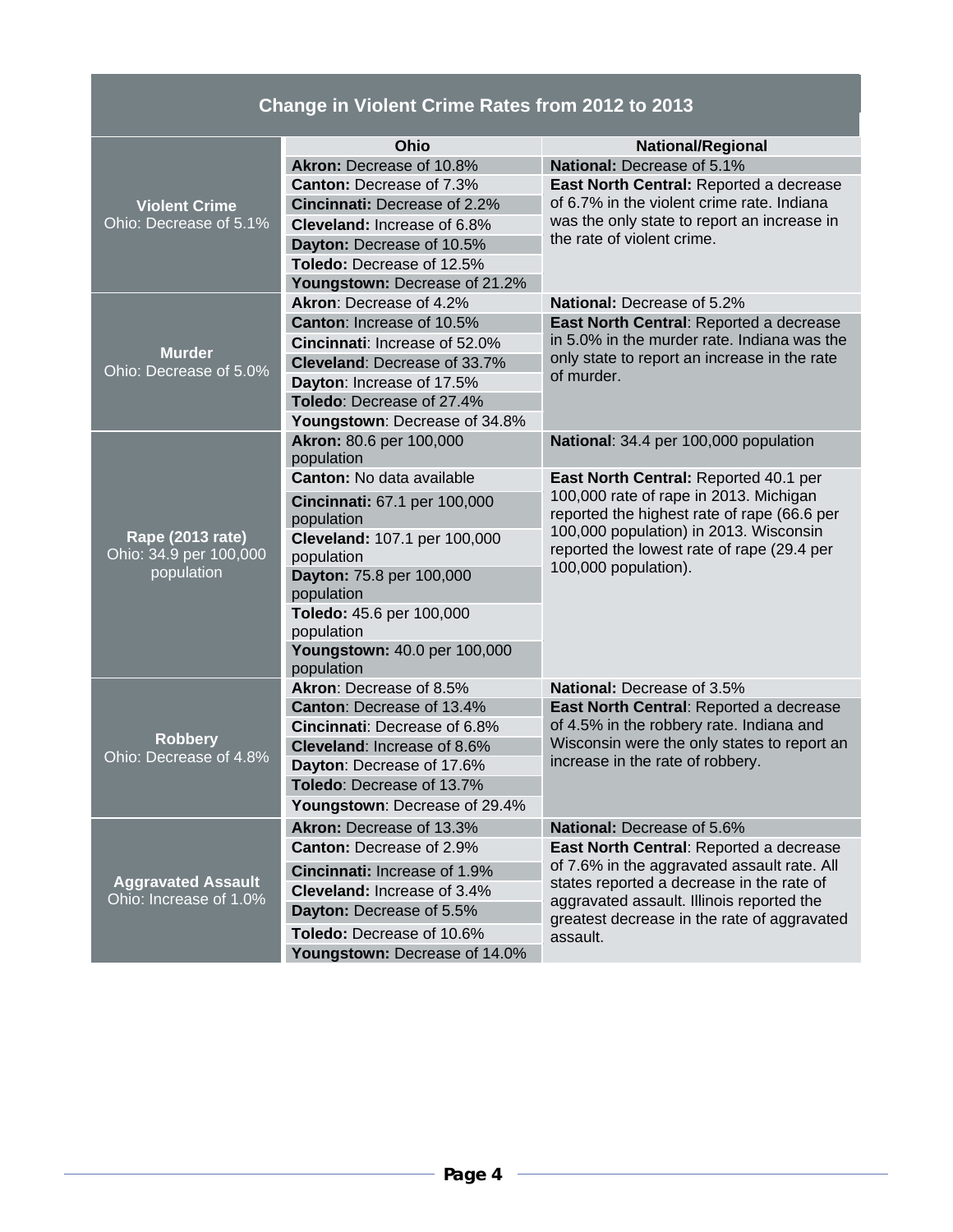# **Change in Property Crime Rates from 2012 to 2013**

|                                                | Ohio                                 | <b>National/Regional</b>                                                                                                                                                               |  |  |  |  |
|------------------------------------------------|--------------------------------------|----------------------------------------------------------------------------------------------------------------------------------------------------------------------------------------|--|--|--|--|
|                                                | Akron: Decrease of 3.8%              | National: Decrease of 4.8%                                                                                                                                                             |  |  |  |  |
|                                                | <b>Canton: Decrease of 9.5%</b>      |                                                                                                                                                                                        |  |  |  |  |
| <b>Property Crime</b>                          | Cincinnati: Decrease of 5.3%         | East North Central: Reported a decrease<br>of 9.2% in the property crime rate. All states                                                                                              |  |  |  |  |
| Ohio: Decrease of 5.5%                         | <b>Cleveland: Decrease of 3.6%</b>   |                                                                                                                                                                                        |  |  |  |  |
|                                                | Dayton: Decrease of 8.1%             | reported a decrease in the rate of property<br>crime. Illinois reported the greatest                                                                                                   |  |  |  |  |
|                                                | Toledo: No data available            | decrease in the rate of property crime.                                                                                                                                                |  |  |  |  |
|                                                | Youngstown: Increase of 0.6%         |                                                                                                                                                                                        |  |  |  |  |
|                                                | Akron: Decrease of 9.7%              | National: Decrease of 9.3%                                                                                                                                                             |  |  |  |  |
|                                                | Canton: Decrease of 23.1%            |                                                                                                                                                                                        |  |  |  |  |
|                                                | Cincinnati: Decrease of 0.4%         | East North Central: Reported a decrease<br>of 14.1% in the burglary rate. All states<br>reported a decrease in the rate of burglary.<br>Illinois reported the greatest decrease in the |  |  |  |  |
| <b>Burglary</b><br>Ohio: Decrease of 8.4%      | Cleveland: Decrease of 14.2%         |                                                                                                                                                                                        |  |  |  |  |
|                                                | Dayton: Decrease of 13.5%            |                                                                                                                                                                                        |  |  |  |  |
|                                                | Toledo: Decrease of 19.5%            | rate of burglary.                                                                                                                                                                      |  |  |  |  |
|                                                | Youngstown: Decrease of 1.5%         |                                                                                                                                                                                        |  |  |  |  |
|                                                | Akron: Increase of 0.6%              | <b>National: Decrease of 3.4%</b>                                                                                                                                                      |  |  |  |  |
|                                                | <b>Canton: Decrease of 2.3%</b>      |                                                                                                                                                                                        |  |  |  |  |
|                                                | <b>Cincinnati: Decrease of 9.6%</b>  | East North Central: Reported a decrease                                                                                                                                                |  |  |  |  |
| <b>Larceny-Theft</b><br>Ohio: Decrease of 4.0% | Cleveland: Increase of 1.0%          | of 7.6% in the larceny-theft rate. All states<br>reported a decrease in the rate of larceny-                                                                                           |  |  |  |  |
|                                                | Dayton: Decrease of 4.1%             | theft. Wisconsin reported the greatest                                                                                                                                                 |  |  |  |  |
|                                                | Toledo: No data available            | decrease in the rate of larceny-theft.                                                                                                                                                 |  |  |  |  |
|                                                | Youngstown: Increase of 1.3%         |                                                                                                                                                                                        |  |  |  |  |
|                                                | Akron: Decrease of 12.5%             | <b>National: Decrease of 4.0%</b>                                                                                                                                                      |  |  |  |  |
|                                                | <b>Canton: Decrease of 4.6%</b>      | East North Central: Reported a decrease                                                                                                                                                |  |  |  |  |
| <b>Motor Vehicle Theft</b>                     | <b>Cincinnati: Increase of 15.9%</b> | of 7.0% in the motor vehicle theft rate.<br>Indiana was the only state to report an<br>increase in the rate of motor vehicle theft.                                                    |  |  |  |  |
| Ohio: Decrease of 6.8%                         | Cleveland: Increase of 11.0%         |                                                                                                                                                                                        |  |  |  |  |
|                                                | Dayton: Decrease of 10.6%            |                                                                                                                                                                                        |  |  |  |  |
|                                                | Toledo: Decrease of 19.4%            | Illinois reported the greatest decrease in the                                                                                                                                         |  |  |  |  |
|                                                | Youngstown: Increase of 10.3%        | rate of motor vehicle theft.                                                                                                                                                           |  |  |  |  |
|                                                | Akron: Decrease of 17.5%             | National: No data available                                                                                                                                                            |  |  |  |  |
|                                                | <b>Canton:</b> Decrease of 71.7%     |                                                                                                                                                                                        |  |  |  |  |
| <b>Arson</b>                                   | Cincinnati: Decrease of 36.3%        |                                                                                                                                                                                        |  |  |  |  |
| Ohio: No data available                        | Cleveland: Increase of 6.2%          | East North Central: No data available                                                                                                                                                  |  |  |  |  |
|                                                | Dayton: Decrease of 0.9%             |                                                                                                                                                                                        |  |  |  |  |
|                                                | Toledo: No data available            |                                                                                                                                                                                        |  |  |  |  |
|                                                | Youngstown: Decrease of 89.1%        |                                                                                                                                                                                        |  |  |  |  |